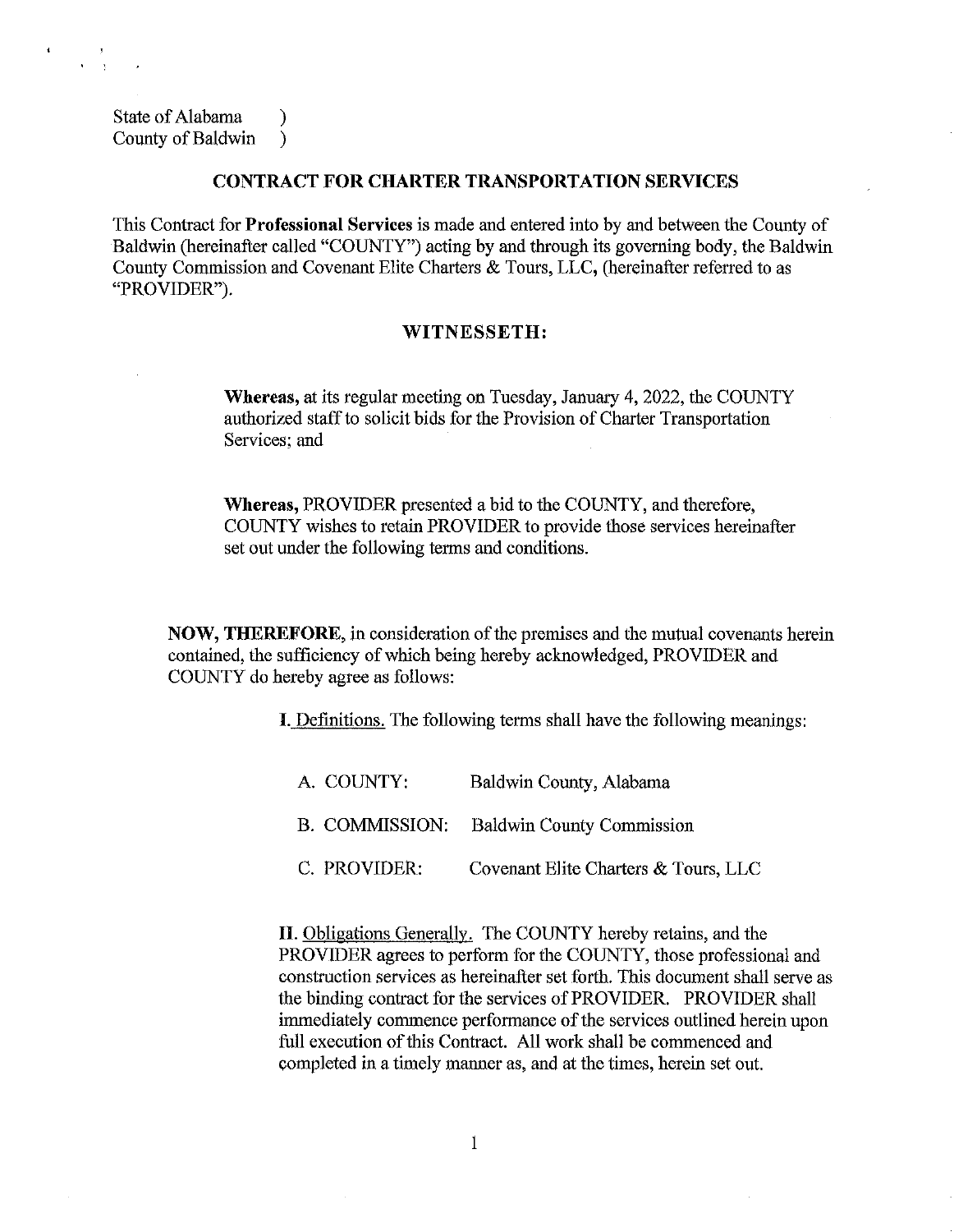**III.** Recitals Included. The above recitals and statements are incorporated as part of this Contract and shall have the effect and enforceability as all other provisions herein.

**IV.** Professional Oualifications. For the purpose of this Contract, the PROVIDER represents and warrants to the COUNTY that it possesses the professional, technical, and administrative personnel with the specific experience and training necessary to provide the professional services required herein.

V. No Prohibited Exclusive Franchise. The COUNTY neither perceives nor intends, by this Contract, a granting of an exclusive franchise or violation of Art. I, Section 22 of the Alabama Constitution.

**VI.** Representation/Warranty of Certifications, Etc. PROVIDER represents and warrants that PROVIDER is presently certified, licensed and otherwise permitted under all necessary and applicable laws and regulations to perform the services herein, and that PROVIDER shall renew, maintain, and otherwise ensure that all such certifications, licenses, and permits are current and valid, without interruption, for and through completion of the services. The representation and warranty aforesaid is a material inducement to the COUNTY in entering this Contract, and the parties agree that the breach thereof shall be deemed material at the County's option.

**VII.** Legal Compliance. PROVIDER shall at all times comply with all applicable Federal, State, local and municipal Jaws and regulations.

**VIII.** Independent Contractor. PROVIDER acknowledges that it is an independent contractor, and PROVIDER shall at all times remain as such in performing the services under this Contract. PROVIDER is not an employee, servant, partner, or agent of the COUNTY and has no authority, whether express or implied, to contract for or bind the COUNTY in any manner. The parties agree that PROVIDER shall be solely responsible for and shall have full and unqualified control over developing and implementing its own means and methods, as it deems necessary and appropriate in providing the aforementioned services, and that the COUNTY's interests herein are expressly limited to the results of said services. PROVIDER is not entitled to unemployment insurance benefits, and PROVIDER is responsible for and obligated to pay any and all federal and state income tax on any monies paid pursuant to this Contract.

**IX.** No Agency Created. It is neither the express nor the implied intent of PROVIDER or COUNTY to create an agency relationship pursuant to this Contract. Therefore, the PROVIDER does not in any manner act on behalf of COUNTY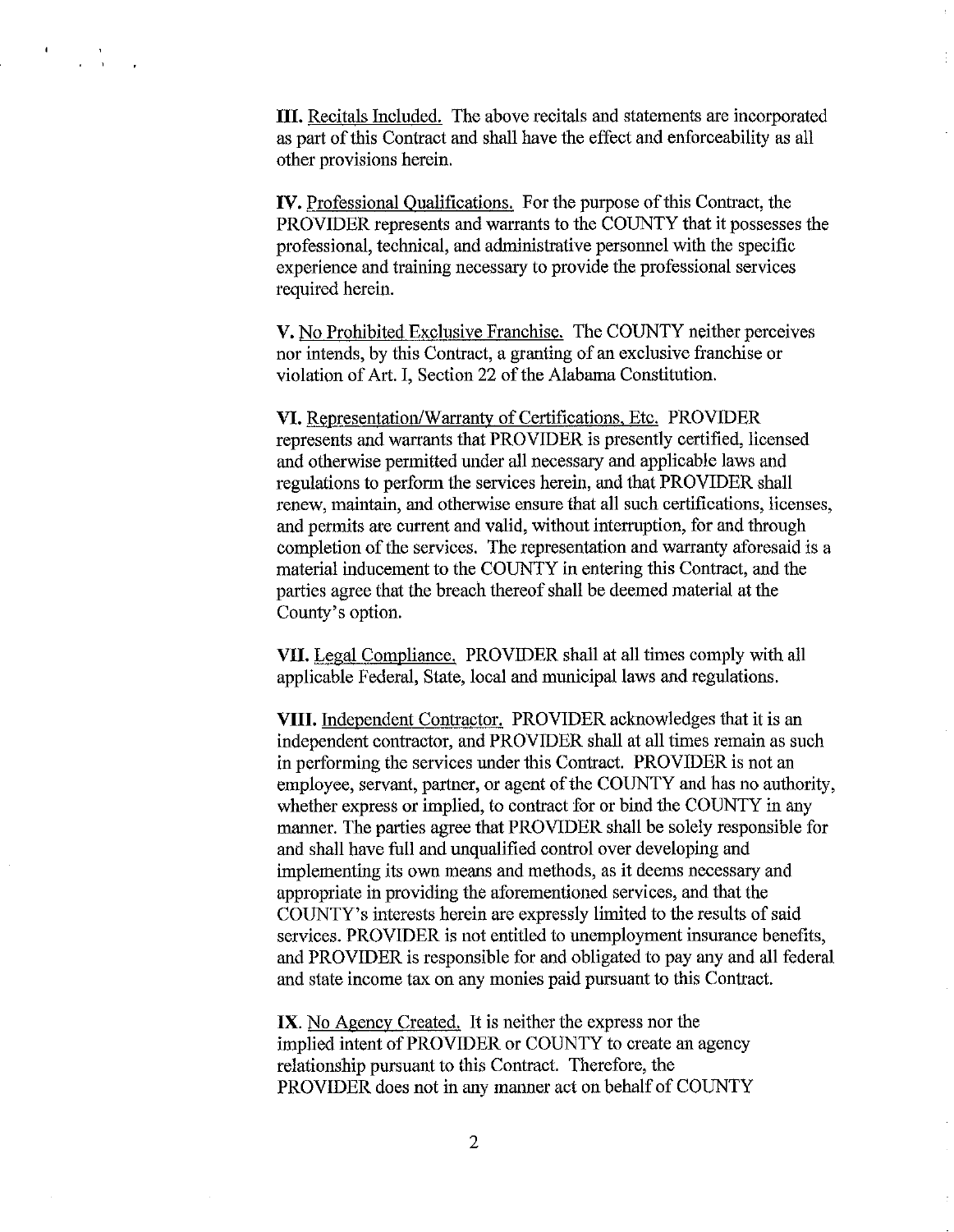and the creation of such a relationship is prohibited and void.

X. Unenforceable Provisions. If any one or more of the provisions contained herein shall, for any reason, be held to be invalid, illegal or unenforceable in any respect, then such provision or provisions shall be deemed severable from the remaining provisions hereof, and such invalidity, illegality or unenforceability shall not affect any other provision hereof. This Contract shall be construed as if such invalid, illegal or unenforceable provision had never been contained herein.

**XI.** Entire Agreement. This Contract represents the entire and integrated agreement between COUNTY and PROVIDER and supersedes all prior negotiations, representations, or agreements, either written or oral. This Contract may be amended only by written instrument signed by all parties.

**XII.** Failure to Strictlv Enforce Performance. The failure of the COUNTY to insist upon the strict performance of any of the terms, covenants, agreements and conditions of this Contract shall not constitute, and shall never be asserted by PROVIDER as constituting, a default or be construed as a waiver or relinquishment of the right of the COUNTY to thereafter enforce any such term, covenant, agreement, or condition, but the same shall continue in full force and effect.

**XIII.** Assignment. This Contract or any interest herein shall not be assigned transferred or otherwise encumbered by PROVIDER without the prior written consent of the COUNTY, which may be withheld or granted in the sole discretion of the COUNTY.

**XIV.** Ownership of Documents/Work. The COUNTY shall be the owner of all copyright or other intellectual property rights in reports, documents and deliverables produced and paid for under this Contract, and to the extent permitted by Alabama law, any such material may be reproduced and reused at the discretion of the COUNTY without payment of further consideration. PROVIDER shall not transfer, disclose, or otherwise use such information for any purpose other than in performance of the services hereunder, without the COUNTY's prior written consent, which may be withheld or granted in the sole discretion of the COUNTY.

XV. Notice. Notice required herein shall be in writing, unless otherwise allowed, and said notice shall be deemed effective when received at the following addresses: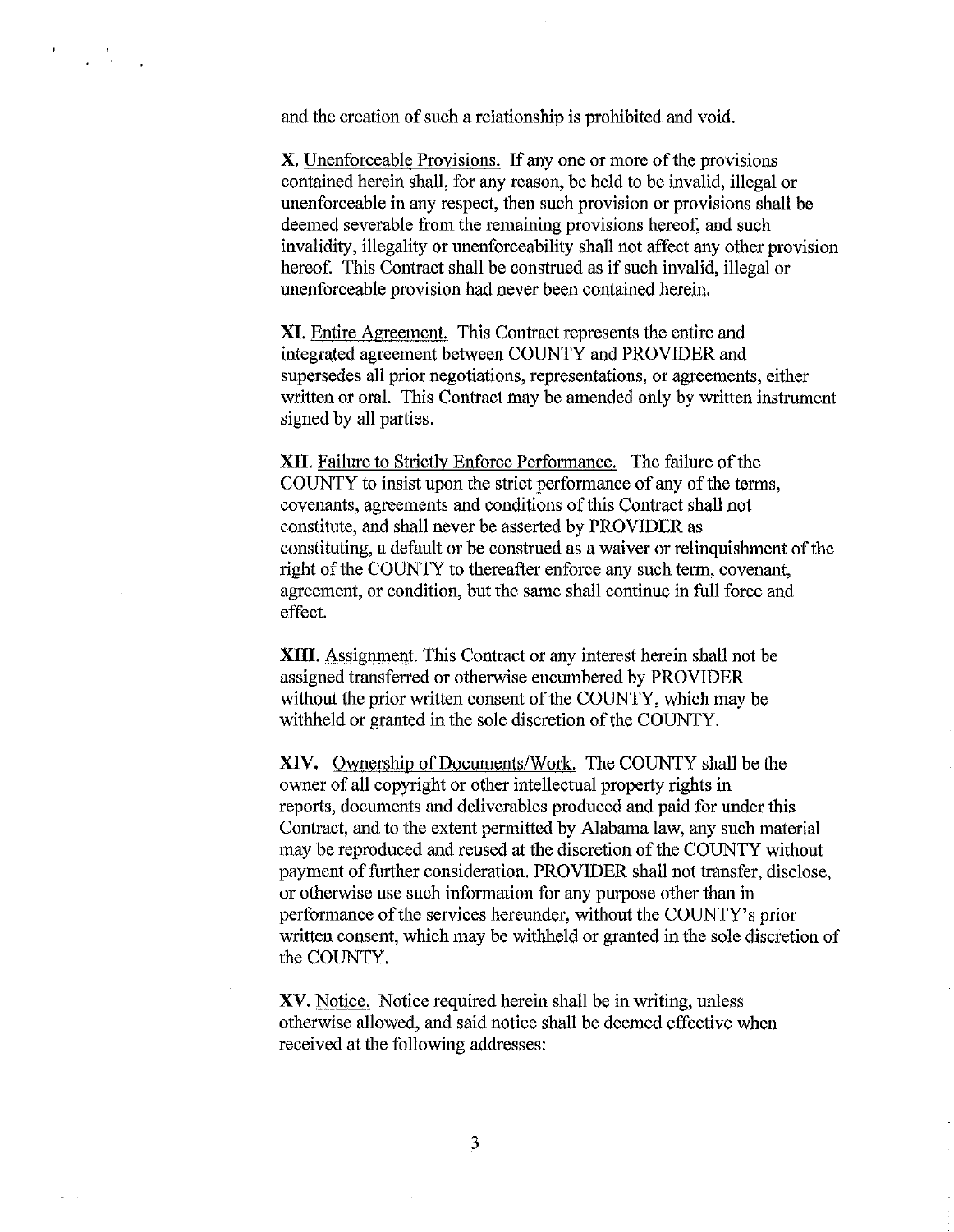PROVIDER: Covenant Elite Charters & Tours, LLC 27340 Boaz Road West Loxley, AL 36551 ATTN: Wayne Ellis

COUNTY: Baldwin County Commission c/o Chairman 312 Courthouse Square Suite 12 Bay Minette, AL 36507

**XVI.** Services to be Rendered. PROVIDER is retained by the COUNTY as a professionally qualified **contractor.** The general scope of work for the services shall include all the terms and Conditions of **"Competitive Bid #WG22-13",** the same being expressly incorporated herein by reference, and without limitation will encompass:

# **"All provision and conditions and/or specifications listed/stated in Competitive Bid #WG22-13 named, Provision of Charter Transportation Services for the Baldwin County Commission".**

A. PROVIDER will provide ongoing communications with COUNTY regarding this service, including updates, emails and etc. as requested. Additionally, PROVIDER will meet with COUNTY as needed or requested.

B. PROVIDER is responsible for the professional quality, technical accuracy, timely completion and coordination of all services furnished by or in relation to this Contract.

C. PROVIDER represents and warrants that its services shall be performed within the limits and standards provided by the COUNTY, in a manner consistent with the level of care and skill ordinarily exercised by similar providers under similar circumstances at the time the services are performed.

### **XVII.** General Responsibilities of the COUNTY.

A. The COUNTY shall provide reasonable notice to PROVIDER whenever the COUNTY actually observes or otherwise actually becomes aware of any development that affects the scope or time of PROVIDER's services hereunder or any defect or nonconformance in the work of PROVIDER.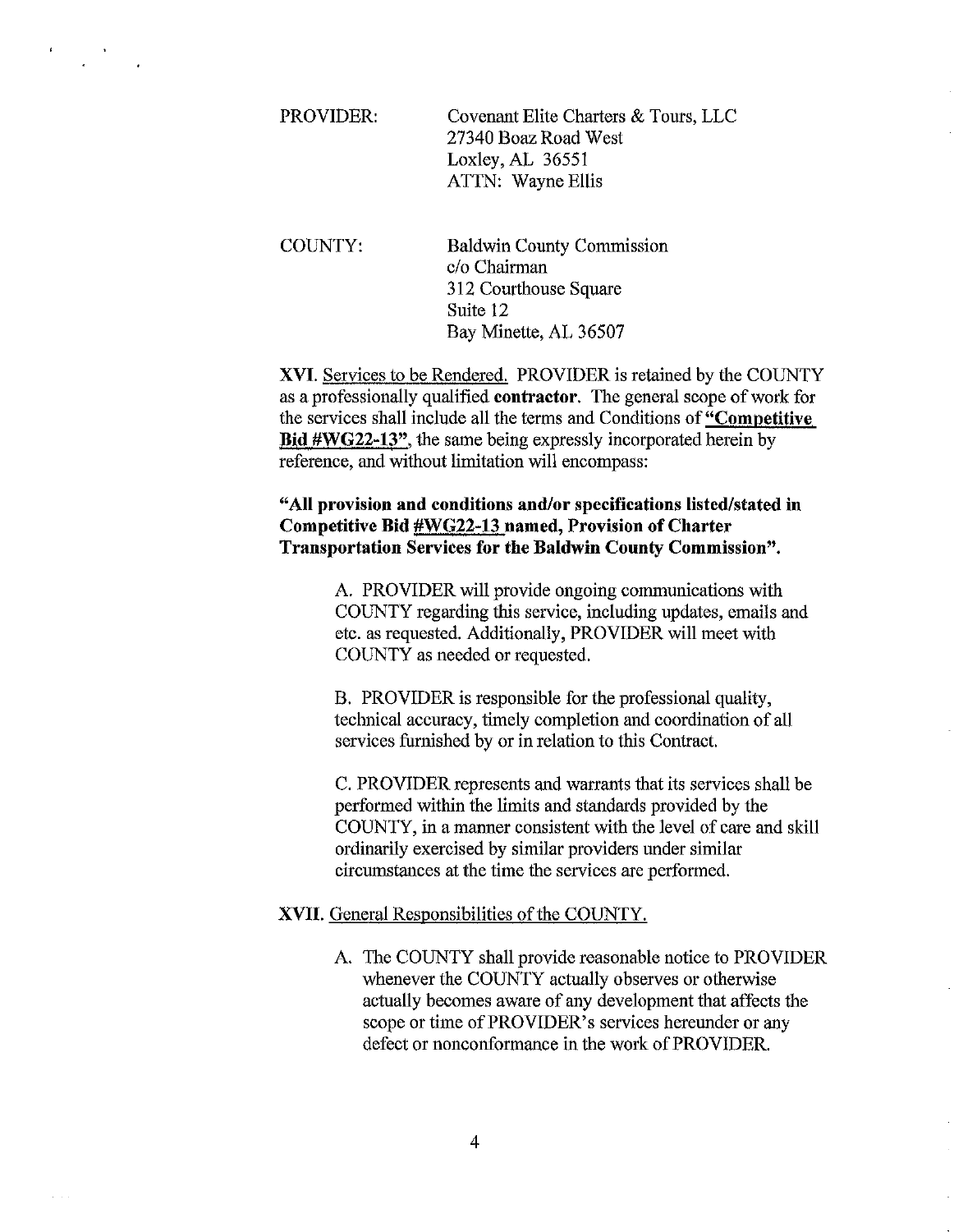B. The COUNTY shall pay to PROVIDER the compensation as, and subject to the terms set out below.

**XVIII.** Termination of Services. The COUNTY may terminate this contract, with or without cause or reason, by giving thirty (30) days written notice of such to the PROVIDER. Upon receipt of such notices, PROVIDER shall discontinue its work to the extent specified in the notice.

In the event of termination, the COUNTY shall pay PROVIDER for all services satisfactorily rendered, and for any expenses deemed by COUNTY to be a reimbursable expense incurred pursuant to this Contract and prior to the date of terrnination.

**XIX.** Compensation Limited. The compensation to be paid to the PROVIDER shall be the full compensation for all work performed by PROVIDER under this Contract. Any and all additional expenditures or expenses of PROVIDER, not listed in full within this Contract, shall not be considered as a part of this Contract and shall not be demanded by PROVIDER or paid by COUNTY.

XX. Direct Expenses. Compensation to PROVIDER for work shall be **"ATTACHMENT A".** Said compensation shall be all inclusive, including without limitation, reimbursement of all cost, incidentals and operating expense associated with those directly engaged in performance of the requested services

**XXI.** Method of Payment. PROVIDER shall submit invoices to the COUNTY for payment for work performed. Such invoice shall be accompanied by a detailed account of compensation to be paid PROVIDER.

Payment shall be made by the COUNTY within thirty (30) days of the approval of the invoice submitted by the PROVIDER. The COUNTY agrees to review and approve invoices submitted for payment in a timely manner.

**XXII.** Effective and Termination Dates. This Contract shall be effective and commence immediately upon the same date as it full execution, and shall terminate upon the expiration of twelve (12) months or upon written notification thereof received by either party within the required thirty (30) day period. [Nothing herein stated shall prohibit the parties from otherwise terminating this Contract according to the provisions herein.]

**XXIII.** Force Majeure. The Parties hereto shall incur no liability to the other if performance becomes impossible or impracticable by reason of an event or effect that the parties could neither have anticipated nor controlled. This allowance shall include both an act of nature and acts of third parties. Any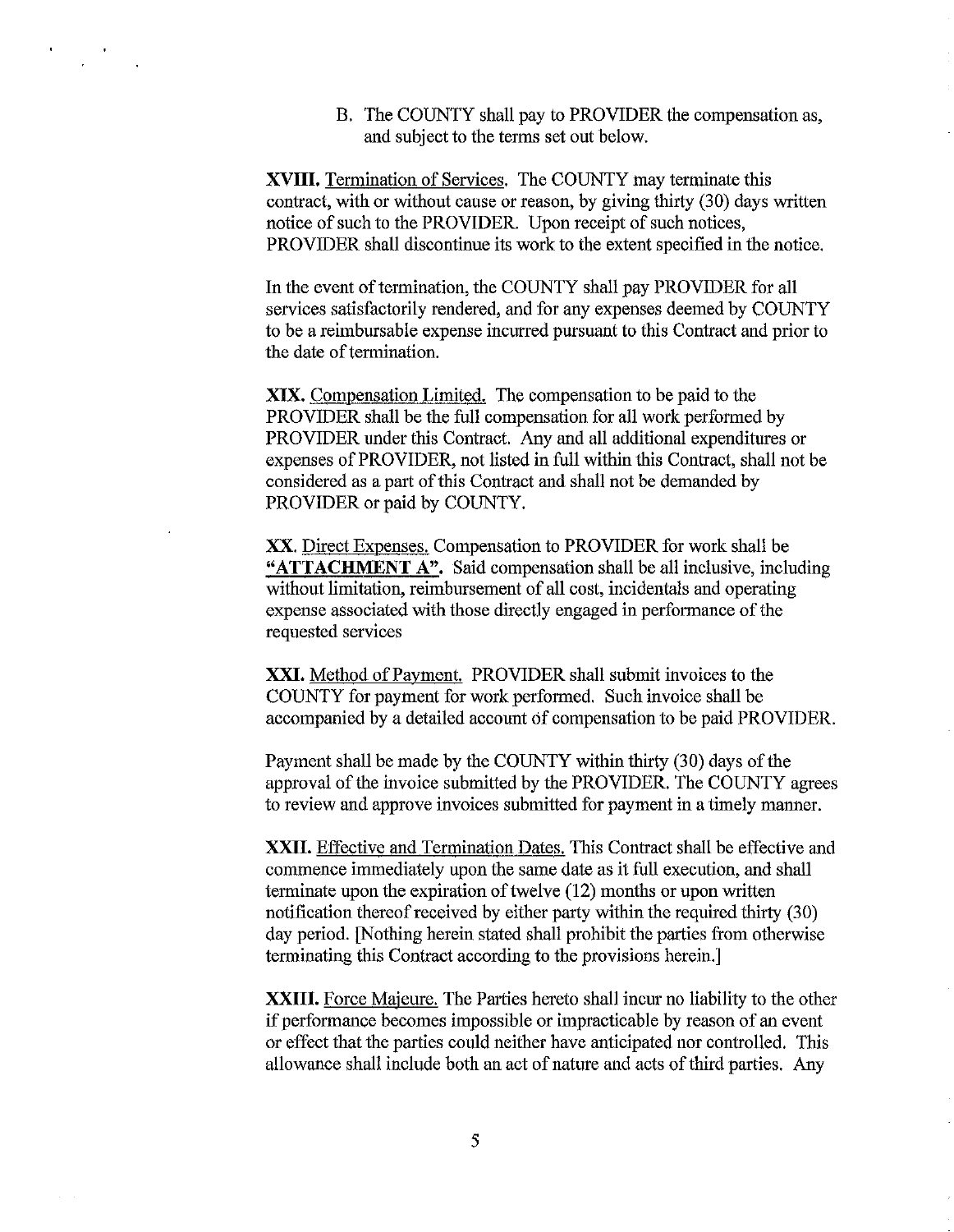costs that would otherwise be incurred and/or necessitated by the provisions herein shall be alleviated for either party by such event or effect.

**XXIV.** Indemnification. Provider shall indemnify, defend and hold County, and its Commissioners, affiliates, employees, agents, and representatives (collectively "County") harmless from and against any and all claims, demands, liabilities, damages, losses, judgments, costs, and expenses including, without limitations, attorneys' fees, and costs, for any and all personal injury (including death) and property damage of any kind or nature whatsoever, incurred by, asserted against, or imposed upon County, as a result of or in any manner related to provision of services hereunder, or any act or omission, by Provider. Contractor shall provide the COUNTY with proof of general liability coverage including the COUNTY as an additional insured. This indemnification shall survive the expiration or termination of this Contract.

**XXV.** Number of Originals. This Contract shall be executed with three (3) originals, each of which are equally valid as an original.

**XXVI:** Governing Law: This Contract in all respects, including without limitation its formation, validity, construction, enforceability and available remedies, shall be governed by the laws of the State of Alabama, without regard to Alabama conflict of law principles.

**XXVII:** Insurance: Prior to performing services pursuant to this Contract, Provider shall carry, with insurers satisfactory to County, throughout the term of hereof, Auto Liability Insurance, including owned, hired and non-owned vehicles, with limits of not less than \$1,000,000, combined single limit, for both bodily injury liability and property damage liability each occurrence; Commercial General Liability Insurance, including all contractual liability hereunder, with limits not less than \$1,000,000, combined single limit, for both bodily injury liability and property damage liability each occurrence; and Worker's Compensation Insurance, meeting the statutory limits of the State of Alabama and Employer's Liability Insurance fully covering all employees and supervisors participating in the work at the subject property site. All liability insurance shall name the County as an additional insured. Prior to commencing operations hereunder, a Certificate of Insurance evidencing such coverage, satisfactory to County, shall be furnished to County, which shall specifically state that such insurance shall provide for at least ten  $(10)$ days' notice to County in the event of cancellation, termination or any change in such insurance policies. The workers compensation certificate shall bear an endorsement clearly evidencing a waiver of the right of subrogation against County and County Representatives. Should Provider fail to furnish current evidence upon demand of any insurance required hereunder, or in the event of cancellation, termination or change in any such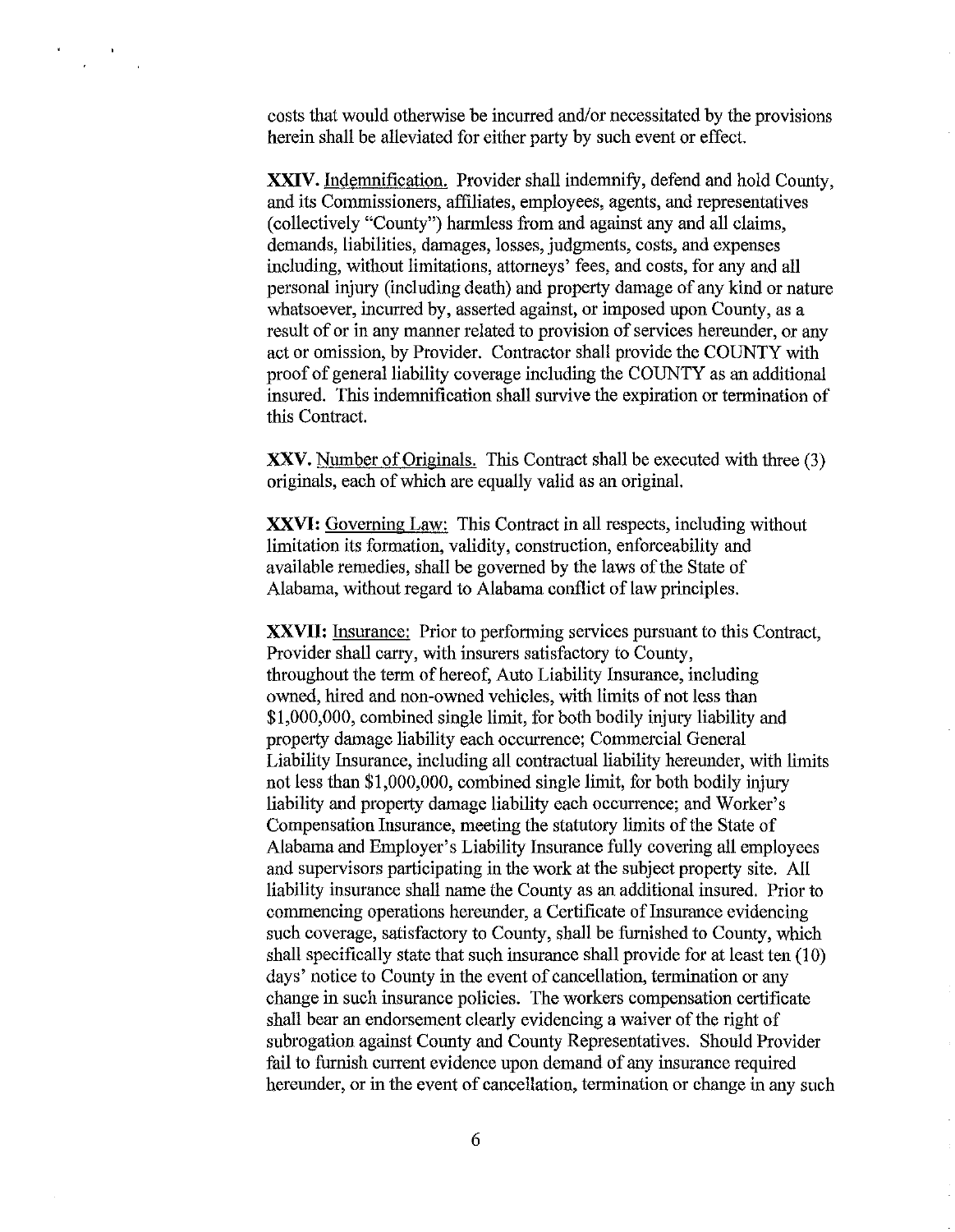insurance, County may, at its option, suspend this Contract until insurance is obtained, terminate this Contract immediately without further action, or hold Provider in material default and pursue any and all remedies available.

**XXVIII:** Surety: As a material inducement for the County to enter this Agreement, any and all bond and/or surety guarantees required by the County in reference to the Project shall be in a form acceptable to the County and shall, without limitation, meet the following requirements:

IN WITNESS WHEREOF, the parties hereto have executed this contract on the last day of execution by the COUNTY as written below.

COUNTY: **JAMES E. BALL** Chairman<sup>3</sup>

ATTEST:

 $\sqrt{2}$ 

Budget/Purchasing Director

.... **-'i" o o** ....... '" ,-. I  $\text{State of Alabama}$  ...

 $\mathcal{L}^{\mathcal{A}}$  , and  $\mathcal{L}^{\mathcal{A}}$  , and  $\mathcal{L}^{\mathcal{A}}$  , and  $\mathcal{L}^{\mathcal{A}}$ 

 $2.4 - 9$ 

- '°:.'. \_. ' .•.. .--· **'t** ': \ .~' <sup>I</sup>.: - County of Baldwin

**C**<sub>c</sub> Se</sub> Notary Public in and for said County, in said State, hereby certify that, James E. Ball, whose name as Chairman of Baldwin County Commission, and Ron Cink, whose name as Budget/Purchasing Director, are known to me, acknowledged before me on this day that, being informed of the contents of the Contract for Professional and Construction Services, they, as such officers and with full authority, executed same knowingly and with full authority to do so on behalf of said Commission.

Given under my hand and official seal, this the day of  $\bigcap_{\alpha\in\mathbb{N}}^{n}$ , 2022.

**Notary Public** 

My Commission Expires

**My Commission Expires: December28,2024** j

*Mammmmm* 

# **SIGNATURE AND NOTARY PAGE TO FOLLOW**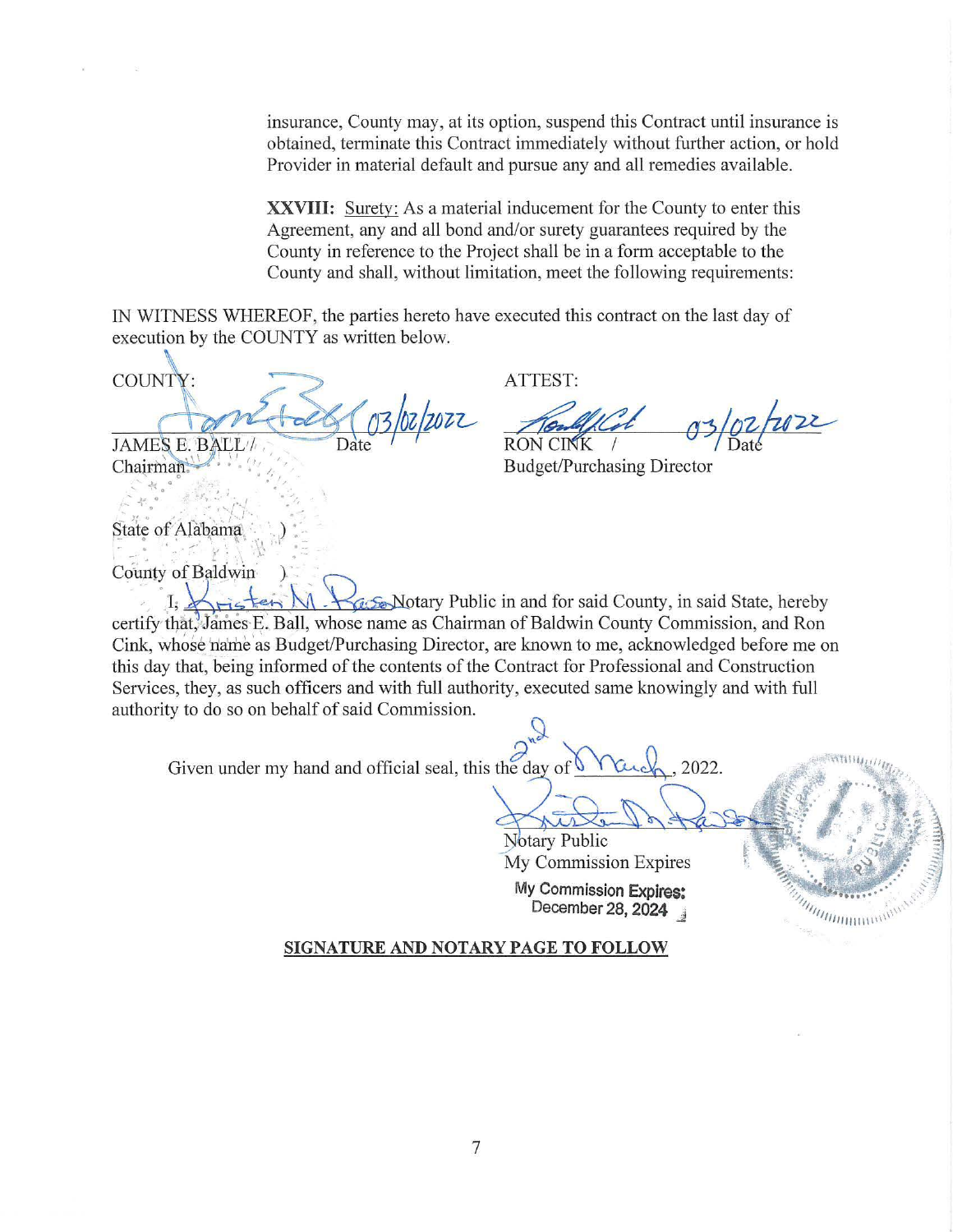### **PROVIDER:**

*COVENANT ELITE CHARTERS* **&** *TOURS, LLC*   $\frac{1}{2}$ By <u>Ourel</u> Date<br>Its Covenant Elite Cherless + Tows, LLC  $Its  $Levenant$   $El$$ 

State of Alabama)

County of Baldwin)

I, *Aaron Croneale z...* Notary Public in and for said County and State, hereby certify that *Wayne M. Ell:s* as *Cwner* of Covenant Elite Charters & Tours, LLC, whose name is signed to the foregoing in that capacity, and who is known to me, acknowledged before me on this day that, being informed of the contents of the foregoing, he executed the same voluntarily on the day the same bears date for and as an act of said Covenant Elite Charters & Tours, LLC. where the contents of the foregoing, he<br>head of the contents of the foregoing, he<br>rs date for and as an act of said Covenant<br>day of *February* 3022.<br>Alternative public<br>otary Public<br>(y Commission Expires

GIVEN under my hand and seal on this the  $\frac{22^{nd}}{4}$  day of February , 2022.

**My Commission Expires**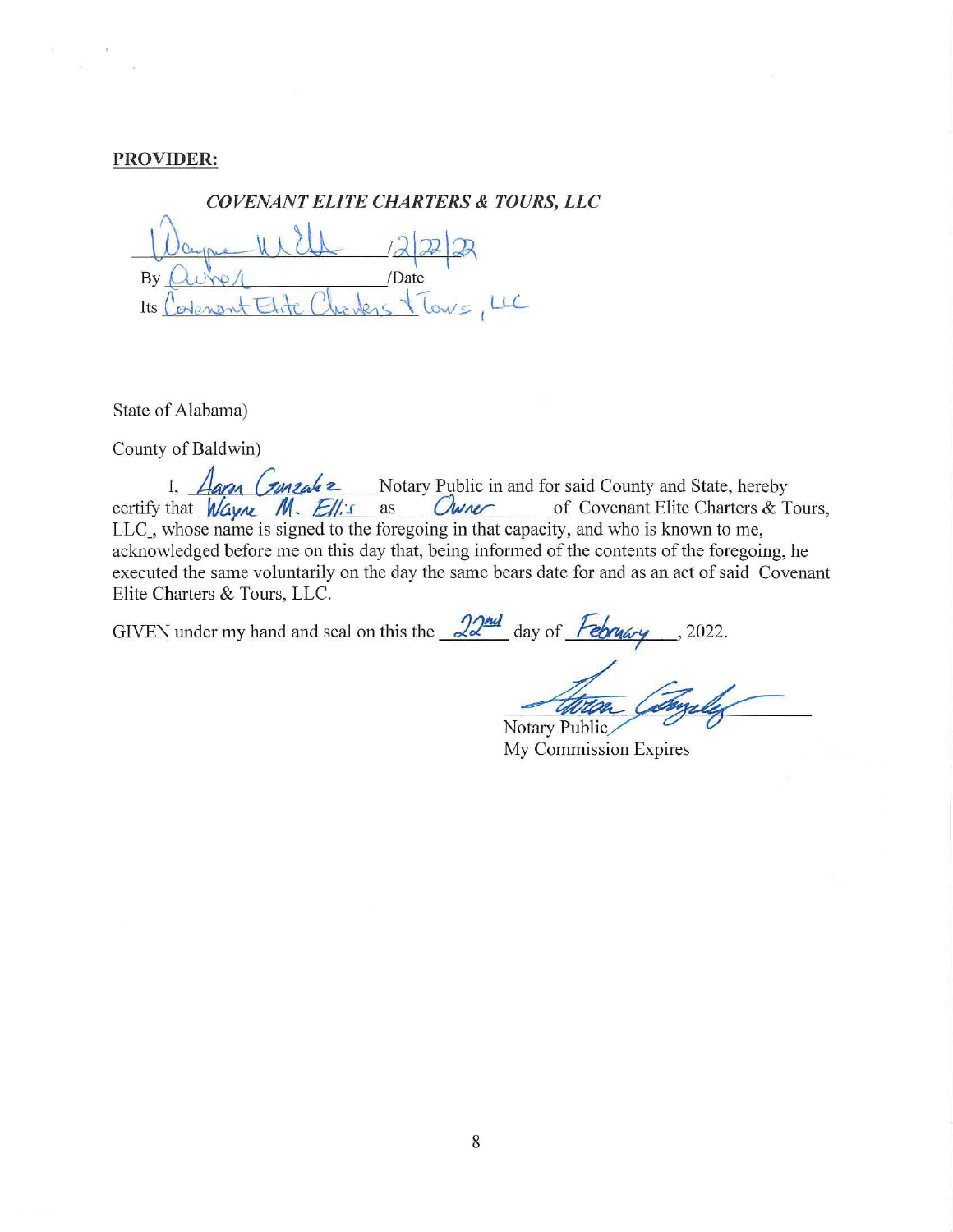# **BID #WG22-13 RESPONSE FORM Provision of Charter Transportation Services**

| Date: 01/05/22                                 |  |  |                                                                                                                      |                      |  |  |  |
|------------------------------------------------|--|--|----------------------------------------------------------------------------------------------------------------------|----------------------|--|--|--|
|                                                |  |  | Out of State $\frac{X}{Yes}$ or $\frac{X}{No}$ If yes, Registration Number                                           |                      |  |  |  |
|                                                |  |  | Company Name: Covenant Elite Charters & Tours, LLC                                                                   |                      |  |  |  |
| Address: 27340 Boaz Road West                  |  |  |                                                                                                                      |                      |  |  |  |
|                                                |  |  | Loxley, Alabama 36551                                                                                                |                      |  |  |  |
|                                                |  |  |                                                                                                                      |                      |  |  |  |
| Company Rep. Wayne Ellis                       |  |  | (Rep. Name Typed or Printed)                                                                                         |                      |  |  |  |
| Position: Owner                                |  |  |                                                                                                                      |                      |  |  |  |
| Email address: covenantelitecharters@gmail.com |  |  |                                                                                                                      |                      |  |  |  |
| Phone: 251-279-9225                            |  |  | <u> 2000 - 2000 - 2000 - 2000 - 2000 - 2000 - 2000 - 2000 - 2000 - 2000 - 2000 - 2000 - 2000 - 2000 - 2000 - 200</u> |                      |  |  |  |
| Fax: 251-279-9224                              |  |  |                                                                                                                      |                      |  |  |  |
|                                                |  |  | Financing through another agency beside yourself ______ or $\frac{X}{X}$                                             | $\operatorname{Yes}$ |  |  |  |

If yes; must attach a copy of the financing agreement and all conditions to this response form.

Financing Agency Authorized Signature

Posted experience

 $\sim 10^7$ 

# **All exceptions must be listed and attached to the bid response form.**